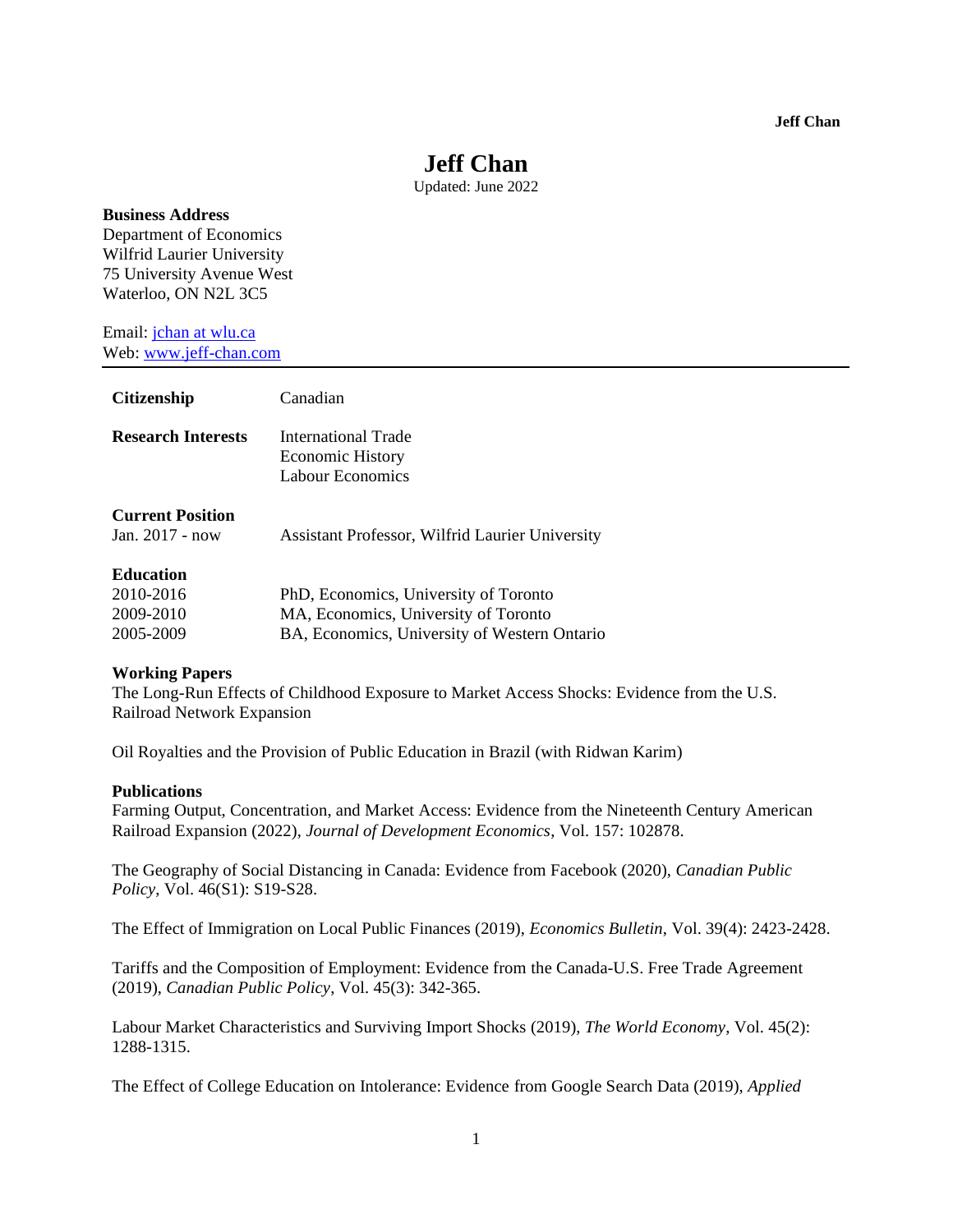*Economics Letters*, Vol. 26(2): 83-86.

Market Access and Occupational Upgrading: Evidence from the 19<sup>th</sup> Century American Transportation Network (2018), *Applied Economics*, Vol. 50(45): 4879-4900.

Does Import Competition Worsen the Gender Gap? Evidence from Matched Employer-Employee Data (2018), *Economics Letters*, Vol. 165(C): 13-16.

The Long-Run Impact of the Power Loom: Evidence from 19th Century Prussia (2014), *Economics Bulletin*, Vol. 34(3): 1776-1791.

#### **Chapters in Books and Policy Papers**

How Social Media and Cellphone Data Can be Used to Measure Mobility During Pandemics -Chapter in eBook prepared for Data and Privacy during a Global Pandemic Conference

# **Awards and Grants (since 2012)**

*Canadian Public Policy* Referee of the Year, 2021 Cole Grant-in-Aid (5,000 USD), 2022 SSHRC Insight Development Grant (\$24,821), 2019-2021 Laurier Centre for Economic Research & Policy Analysis Grant (\$1,461), 2019 Freure Homes Student Assistantship Award, 2017 Laurier Centre for Economic Research & Policy Analysis Grant (\$1,153), 2017 Dorothy J. Powell Graduate Scholarship in International Economics, 2015 Ontario Graduate Scholarship, 2013 Harry Eastman Graduate Award, 2012

#### **Conference Presentations**

- 2022: Canadian Economics Association
- 2021: Canadian Economics Association (virtual), European Economics Association (virtual)
- 2020: Western Economics Association (virtual), European Economic Association (virtual). U. of Waterloo Data and Privacy during a Global Pandemic Conference (invited speaker, virtual)
- 2019: Canadian Economics Association (Banff), NARSC (Pittsburgh)
- 2018: Canadian Economics Association (Montreal), Western Economics Association (Vancouver)
- 2017: Canadian Economics Association (Antigonish), NARSC (Vancouver)
- 2015: Midwest International Trade and Economic Theory Meetings (Columbus), Canadian Economics
- Association (Toronto), Econometric Society World Congress (Montreal)
- 2014: Canadian Economics Association (Vancouver)

## **Seminar Presentations**

2018: Brock University

2016: Wilfrid Laurier University, Carleton University (Global and International Studies), Finance Canada, University of Saskatchewan, Syracuse University, York University, Charles River Associates (Toronto), Macalester College

2015: University of Toronto (International Trade Seminar, Summer Workshop)

2012: University of Toronto (International Trade Seminar)

# **Teaching**

Wilfrid Laurier University